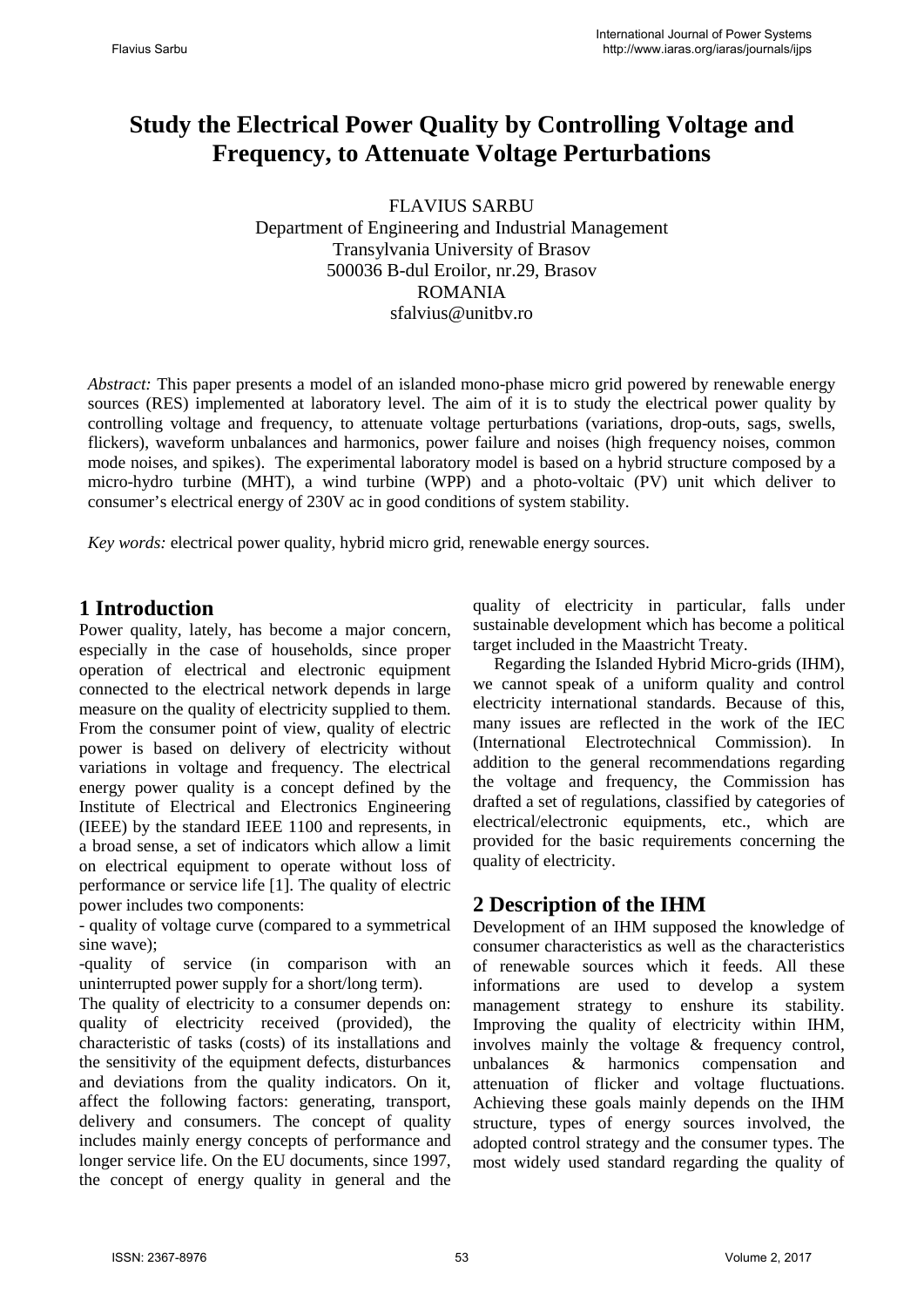electrical energy in the power systems, is the international standard IEEE 519-1992, [2].

In accordance with it, for monophase IHM, the rated frequency range is  $50Hz \pm 2\%$  (49...51 Hz). In normal operating conditions, the average value of the voltage measured at the time of 10 min. must be within a  $U_n \pm 10\%$  band and the rapid voltage fluctuations not exceeding 5% of the rated voltage. The laboratory base structure of the mono-phase (230V/50Hz) IHM is presentef in the Fig. 1.



Fig. 1 Structure of the mono-phase IHM

It contains a microhydro turbine (MHPP) with synchronous generator (SG-5.5kW/1500 rot/min), a wind turbine (WPP) with permanent magnet synchronous generator (PMSG-2 kW/400 rot/min) connected by a ballast load (BL-4.5kW), a photovoltaic pannel (PV-0.6 kW) and a low power resistive load (DL-1.5 kW).

On the d.c. circuit part, as storage electrical energy device is used a set of gelly-lead batteries in total of 120V/26 Ah. The power of the converter to supply batteries is of 3kVA.

The IHM management is provided by smart meters, rapid and reliable systems of communication, automated systems and computer control of decisionmaking and implementation of quality services rendered to customers.

For a similar configuration, the theoretical and computer simulations have been presented in [3, 4]. In this paper are presented aspects related of laboratory experiments.

# **3. Laboratory experiments**

Are considered the following experiments:

#### • *MHPP turns on and SG connecting at IHM*

At no load starting of MHPP, a linear adjustment of loading turbine from 30% to 80% is imposed, as shown in Fig. 2.



In this case, all the active power loads the SG because the only load is the BL and its dissipated power is controlled by the intermediate of frequency controller, as depicted in Fig. 3.



Fig. 3 MHPP frequency and frequency controller response

Results that frequency is maintained in a very narrow range of  $\pm 0.5$ Hz for the all time of transients, being stabilized at the rated value of 50Hz only after the SG loading. All this time, because of the frequency controller action, the voltage is kept quite constant. The balance of active powers within the MHPP (on SG and BL) is presented in the Fig. 4.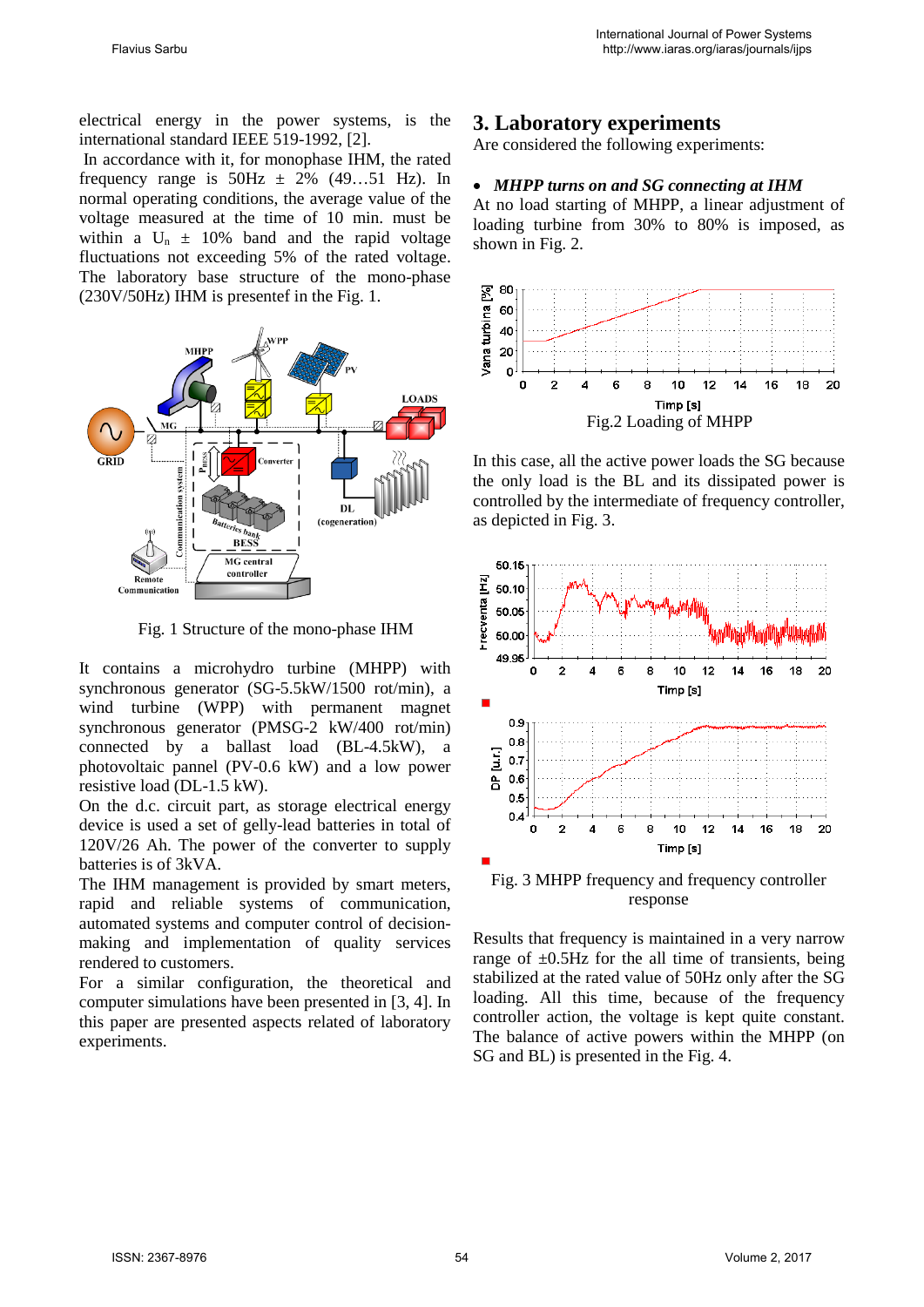

**Fig. 4** Active powers within the MHPP

It is noted that at the end of transients, the GS delivers approximately 3kW power totally absorbed by the SB. In the Fig. 5 are presented the IHM voltage waveform and its harmonics.



a) Voltage waveform



Fig. 5 IHM voltage waveform and its harmonics

We can note that the voltage waveform are quite sinusoidal with a convenient harmonics content.

#### • *Connecting/disconnecting the load*

With the MHPP loading turbine at 80%, the IHM is tested at transient operating mode by consumption changing.

This is obtained by connecting/disconnecting within the IHM a resistive load of 1.5kW. It results, as shown in the Fig. 6, some deviations (0.5Hz) in the frequency from the rated value of 50Hz.



Fig. 6 IHM frequency and frequency controller response

In this case, the time of transients is approximately of 2s. During this time the voltage within IHM is quite sinusoidal at 230V.

#### • *Connecting to the IHM of wind turbine*

It starts from the previous case conditions (MHPP loading turbine at 80% with a 1.5kW load connected in the IHM). In this situation the WPP starts rotaing the PMSG until the rated rotation (as reference one) and rated frequency of 50Hz (see Fig. 7).



response

The WPP delivers electricity in the IHM and through the converter, the microgrid voltage and frequency are increasely controlled until the rated values (see Figs. 7, 8).